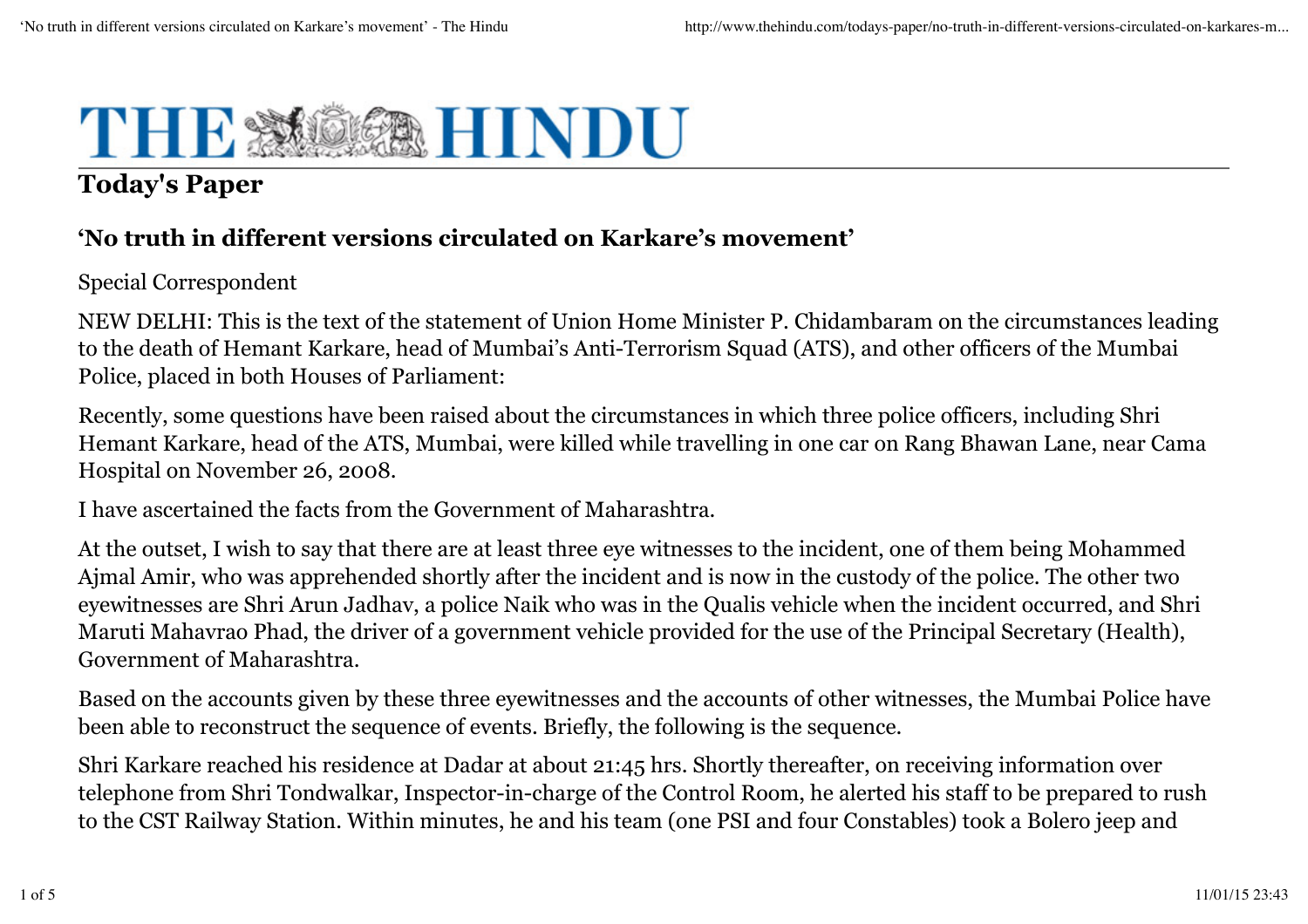rushed towards the CST. Before they reached the CST, they found that the road had been blocked due to a nakabandi. Hence, Shri Karkare and his team walked from that point to the CST. He was met by Shri K.P. Raghuvanshi, Additional DGP, Railways and other officers. They informed Shri Karkare that two terrorists, after opening indiscriminate fire inside the Railway Station, had fled towards a lane (called Anjuman Lane) between the Times of India building and Anjuman Islam High School. Immediately, Shri Karkare put on his bullet-proof jacket and helmet and along with his team rushed in the direction in which the terrorists had fled. Shri Karkare and his team reached the rear gate of Cama Hospital. They heard the noise of exchange of fire as well as blast of grenades. They took cover position behind the rear gate.

Shortly thereafter, Shri Ashok Kamte, Additional CP, Mumbai, reached the rear gate of Cama Hospital. Earlier, Shri Kamte had reached his residence at about 22:00 hrs. Within five minutes, on receiving information from the Control Room of the East Region, he instructed his wireless operator and driver to get ready to leave and he left within the next ten minutes. He took the road inside the Bombay Port Trust. When he reached Azad Maidan Police Club, he was told that he could not take the car to the rear gate of Cama Hospital. Hence, he got down from his car, directed his driver to wait in the car and, along with his wireless operator, walked to the rear gate of Cama Hospital.

Shri Vijay Salaskar, Police Inspector, Anti Extortion Squad, Crime Branch, also reached the rear gate of Cama Hospital. Earlier, he had reached home at about 21:30 hrs and relieved his driver, staff and car. However, at about 21:50 hrs, on receiving information on his mobile from the Additional Commissioner, Crime Branch, he left his residence driving his private Qualis vehicle. En route, after alerting Shri Arun Jadhav, his Police Naik, over telephone, he fetched Shri Nitin Alaknure, Police Inspector, and both drove towards Colaba Police Station via Haji Ali and Napean Sea Road. At Colaba Police Station, Arun Jadhav, the Police Naik, joined him. Shri Salaskar was instructed through mobile phone by Shri Rakesh Maria, Joint CP (Crime) to rush to Mumbai Police Headquarters. While driving to the Headquarters, Shri Salaskar spotted two armed police men standing alert at the gate of Azad Maidan Police Station. They informed Shri Salaskar about the shootout near Cama Hospital. Hence, Shri Salaskar rushed to the rear gate of Cama Hospital with his team.

## **Independent routes**

From the facts narrated above, it would be seen that the three officers, Shri Karkare, Shri Kamte and Shri Salaskar,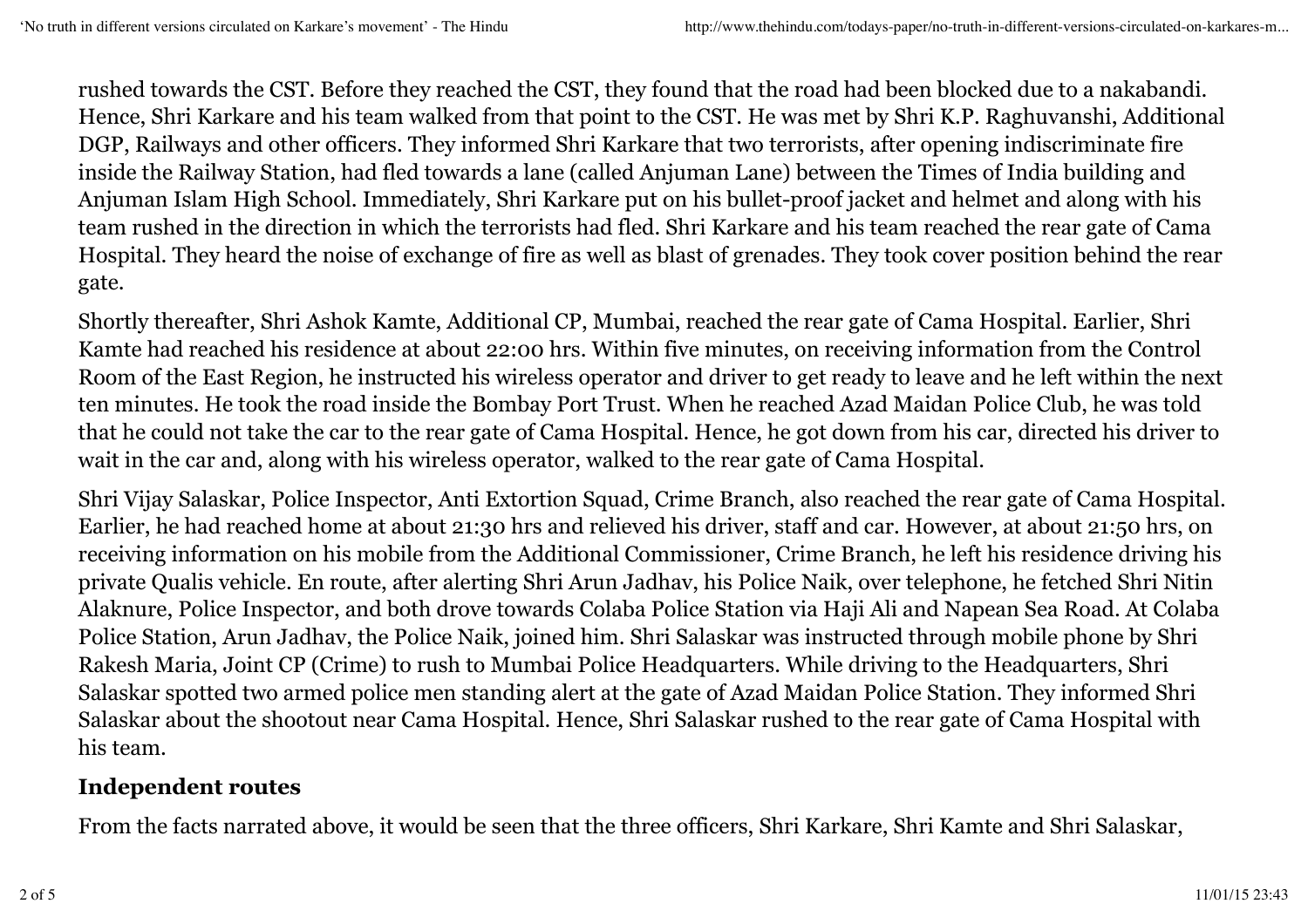converged at the rear gate of Cama Hospital through independent routes. While the three were discussing the situation amongst themselves, Shri Telekar, the wireless operator attached to Shri Sadanand Date, Additional CP, came out of the Cama Hospital with injuries and informed them that Shri Sadanand Date had been injured in an exchange of gunfire with the terrorists inside the Cama Hospital premises. There was some firing from the terrace of the Cama Hospital but, suddenly, there was silence. This was followed by the sound of firing from the direction of St. Xavier's College. Shri Karkare directed his team to take position at the same spot and, accompanied by Shri Kamte and Shri Salaskar, got into the police jeep, a Qualis vehicle, belonging to the ACP, Pydhonie Division, and drove in the direction of St. Xavier's College. Shri Salaskar was at the wheel, Shri Kamte sat on the left side of the front seat, Shri Karkare was in the middle seat, and four others, including Shri Arun Jadhav, sat on the rear seat.

Shri Arun Jadhav, the surviving policeman, has stated that the Qualis was passing the ATM centre of a bank located on Rang Bhawan Lane, of Badruddin Tayyabji Marg, when two terrorists opened indiscriminate fire from behind the bushes on the other side of the lane. One of the occupants of the Qualis vehicle returned fire which caused injuries to the hand of one of the terrorists (later identified as Mohammed Ajmal Amir). Shri Karkare, Shri Kamte, Shri Salaskar and three others were gravely injured. The two terrorists pulled out the three injured officers from the front and middle seats and hijacked the Qualis vehicle along with the four men whom the terrorists believed were dead. Shri Arun Jadhav was covered by the bodies of his three colleagues, who were killed, and thus remained undetected. The Qualis vehicle was abandoned at Free Press Journal Marg and the two terrorists hijacked a Skoda car. At this point, Shri Arun Jadhav got out of vehicle and reported the incident to the control room using the wireless set in the Qualis vehicle. The control room received the report at 00:25 hrs, that is shortly after midnight of 26th/27th November 2008.

## **Ajmal's corroboration**

Shri Arun Jhadhav has accounted for the events between the time when he joined Shri Salaskar at Colaba Police Station and the time he made the report to the control room. The apprehended terrorist Mohammed Ajmal Amir has corroborated the portion of the story where he and his companion opened fire on a Qualis vehicle, believed that all the occupants had been killed, and hijacked the vehicle. Shri Maruti Mahdavrao Phad, driver of the official vehicle provided to the Principal Secretary (Health), Government of Maharashtra, had witnessed the incident from a close distance. He is a witness to the movements of the two terrorists who took cover behind some bushes and fired on the